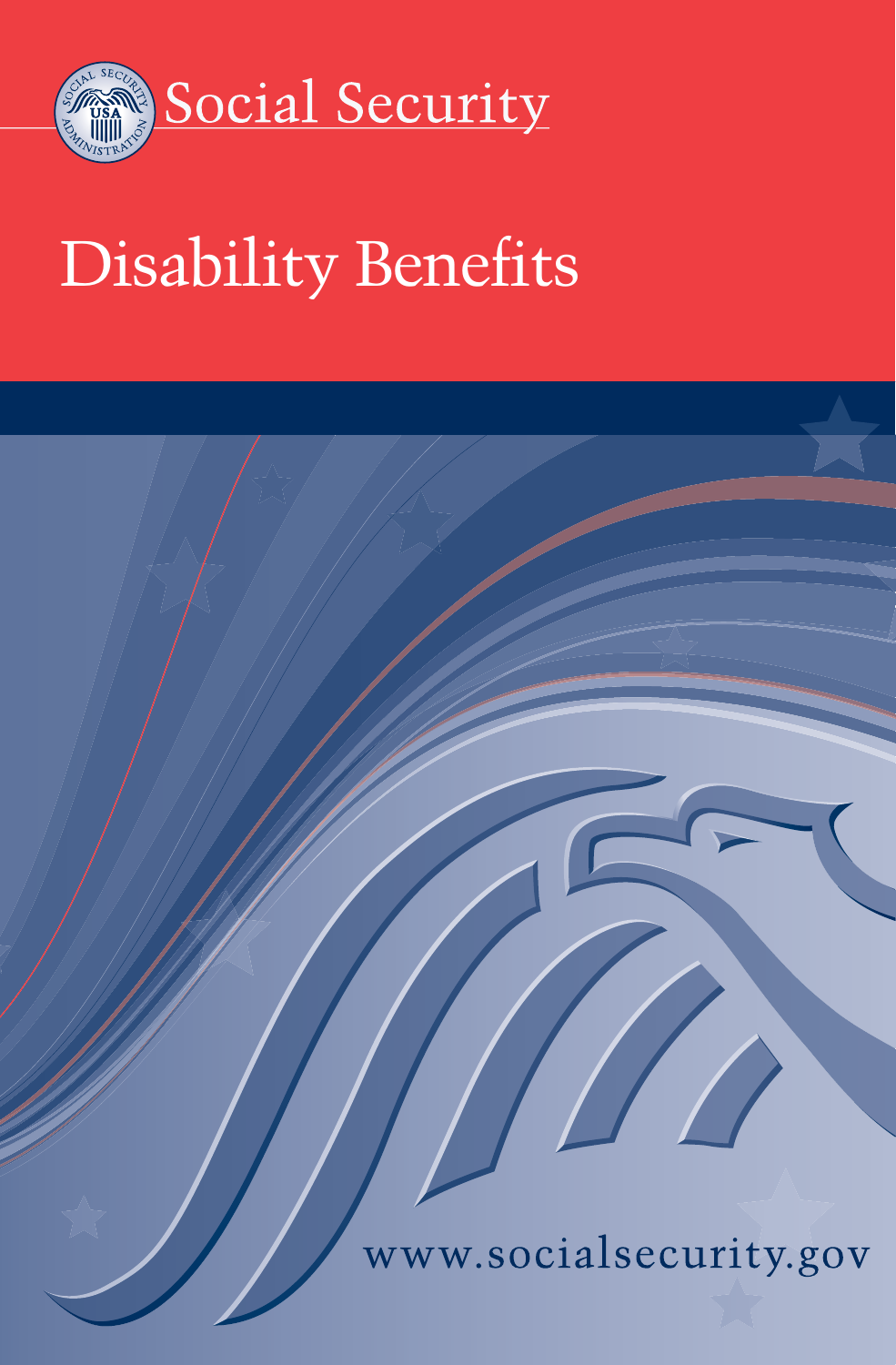## **Contacting Social Security**

## **Visit our website**

Our website, *<www.socialsecurity.gov>*, is a valuable resource for information about all of Social Security's programs. At our website you also can:

- Apply online for benefits;
- Complete the Disability Report;
- Print the Disability Report to complete and return to your local SSA office, and access guides for help in completing the form (*<www.socialsecurity.gov/disability/3368>*);
- Get the address of your local Social Security office;
- Request important documents, such as a *Social Security Statement*, a replacement Medicare card or a letter to confirm your benefit amount; and
- Find copies of our publications.

## **Call our 1-800 number**

In addition to using our website, you also can call toll-free at **1-800-772-1213**. We can answer specific questions from 7 a.m. to 7 p.m., Monday through Friday. We can provide information by automated phone service 24 hours a day. If you are deaf or hard of hearing, you may call our TTY number, **1-800-325-0778**.

We treat all calls confidentially. We also want to make sure you receive accurate and courteous service. That is why we have a second Social Security representative monitor some telephone calls.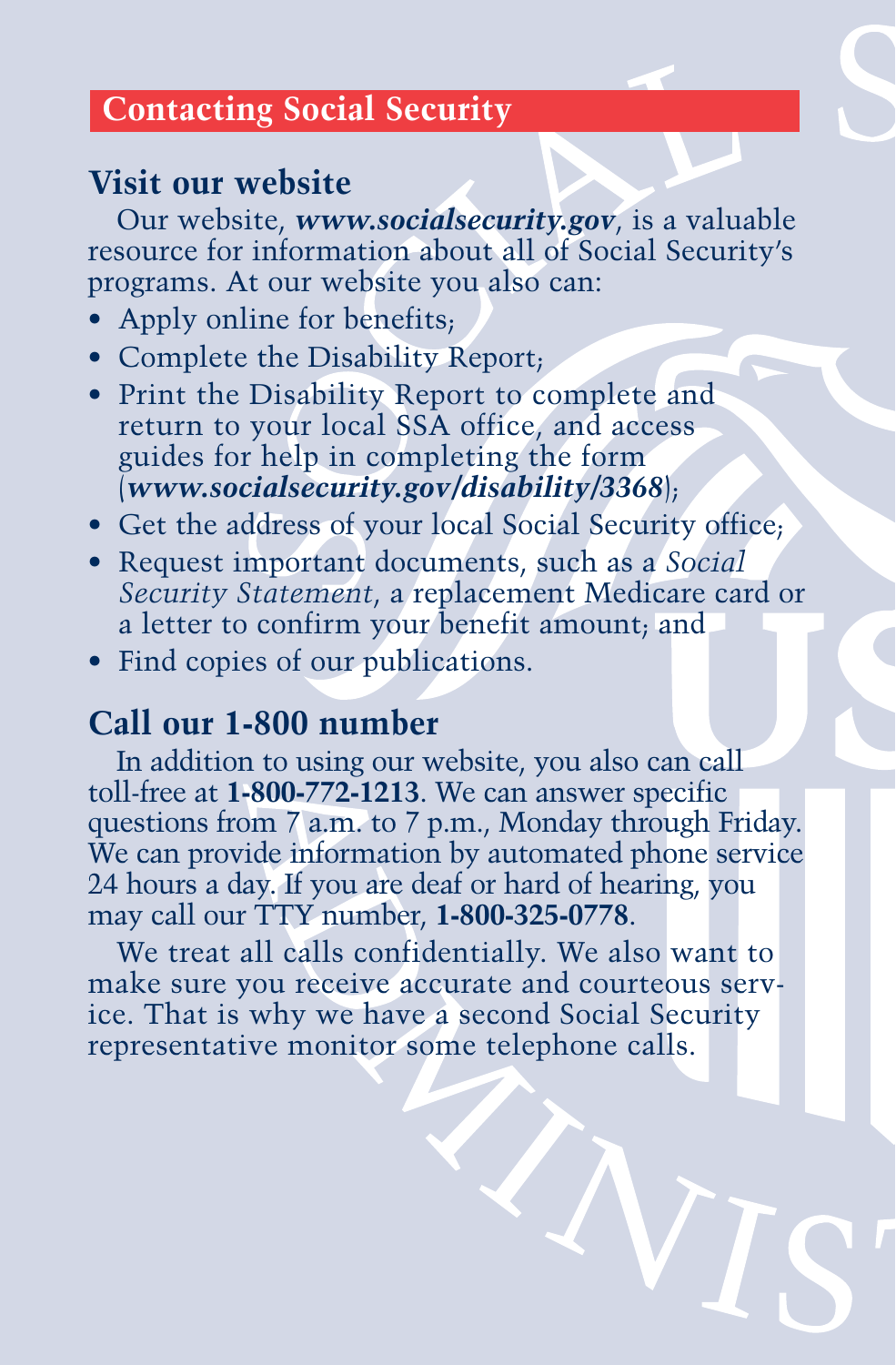## **What's inside**

|  | <b>Who can get Social Security</b>           |  |
|--|----------------------------------------------|--|
|  | How do I apply for disability benefits? $5$  |  |
|  | When should I apply and what                 |  |
|  |                                              |  |
|  | What happens when my claim is approved? 10   |  |
|  |                                              |  |
|  | How do other payments affect my benefits? 12 |  |
|  | What do I need to tell Social Security?  12  |  |
|  |                                              |  |
|  | Can I go back to work?  14                   |  |
|  | The Ticket to Work Program  14               |  |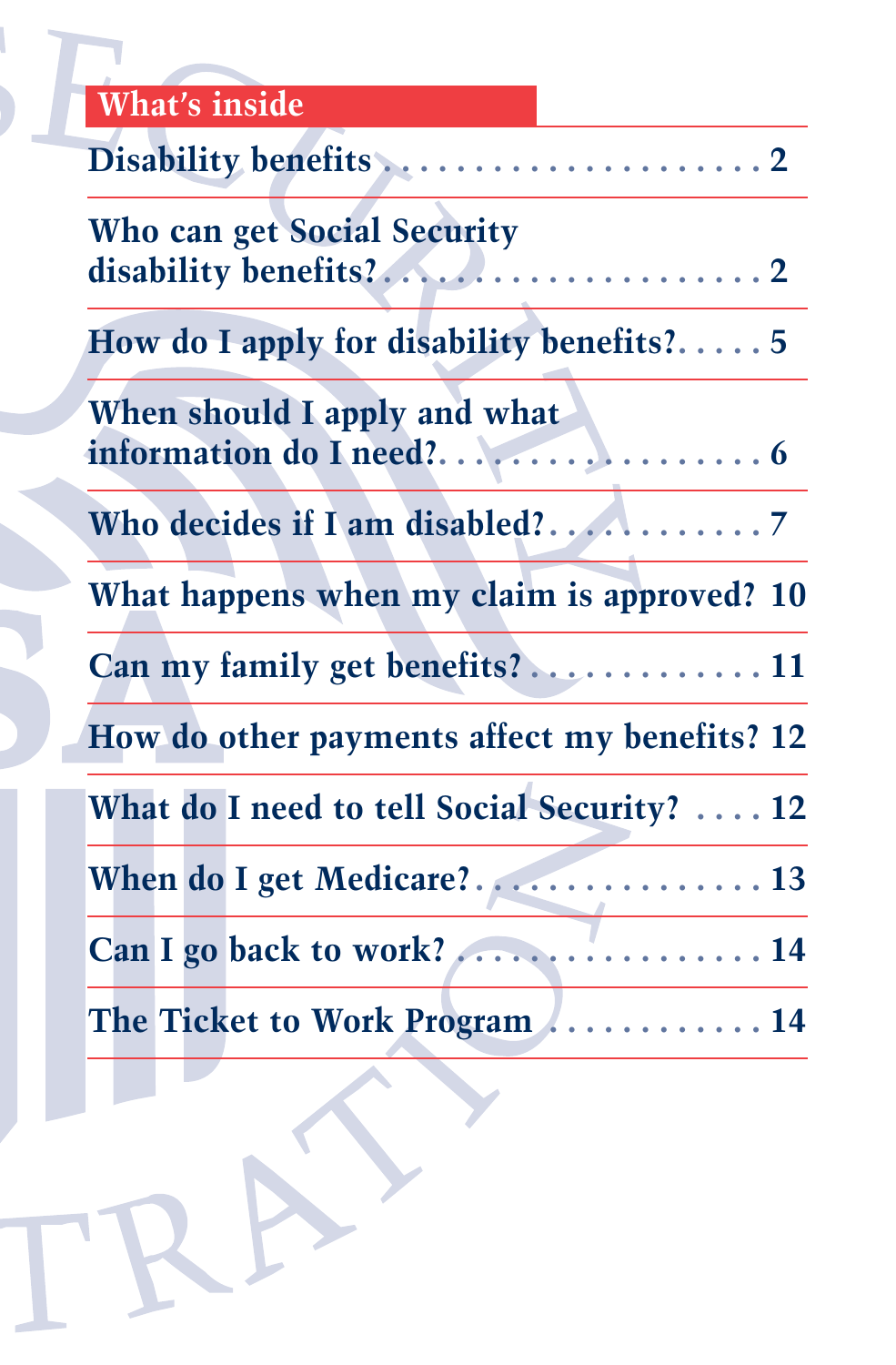#### **Disability benefits**

Disability is something most people do not like to think about. But the chances that you will become disabled probably are greater than you realize. Studies show that a 20-year-old worker has a 3 in 10 chance of becoming disabled before reaching retirement age.

This booklet provides basic information on Social Security disability benefits and is not intended to answer all questions. For specific information about your situation, you should talk with a Social Security representative.

We pay disability benefits through two programs: the Social Security disability insurance program and the Supplemental Security Income (SSI) program. This booklet is about the Social Security disability program. For information about the SSI disability program for adults, see *Supplemental Security Income (SSI)* [\(Publication No. 05-11000\). For information](http://www.socialsecurity.gov/pubs/11000.html) about disability programs for children, refer to *Benefits For Children With Disabilities* (Publication [No. 05-10026\). Our publications are avai](http://www.socialsecurity.gov/pubs/10026.html)lable online at *www.socialsecurity.gov*.

#### **Who can get Social Security disability benefits?**

Social Security pays benefits to people who cannot work because they have a medical condition that is expected to last at least one year or result in death. Federal law requires this very strict definition of disability. While some programs give money to people with partial disability or short-term disability, Social Security does not.

Certain family members of disabled workers also can receive money from Social Security. This is explained on page 11.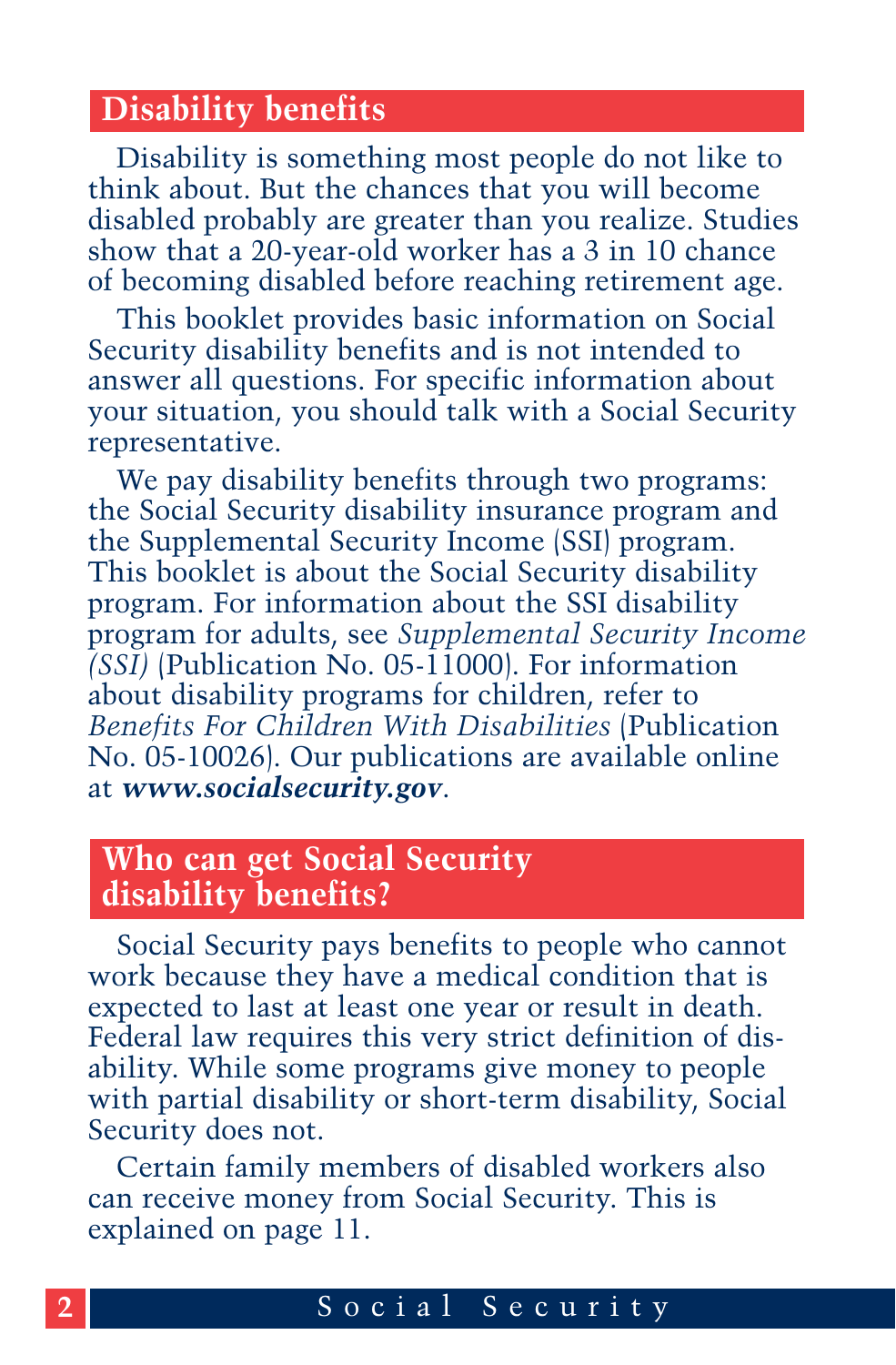#### **How do I meet the earnings requirement for disability benefits?**

In general, to get disability benefits, you must meet two different earnings tests:

- 1. A "recent work" test based on your age at the time you became disabled; and
- 2. A "duration of work" test to show that you worked long enough under Social Security.

Certain blind workers have to meet only the "duration of work" test.

The table on page 4 shows the rules for how much work you need for the "recent work" test based on your age when your disability began. The rules in this table are based on the *calendar quarter* in which you turned or will turn a certain age.

The calendar quarters are:

**First Quarter:** January 1 through March 31 **Second Quarter:** April 1 through June 30 **Third Quarter:** July 1 through September 30 **Fourth Quarter:** October 1 through December 31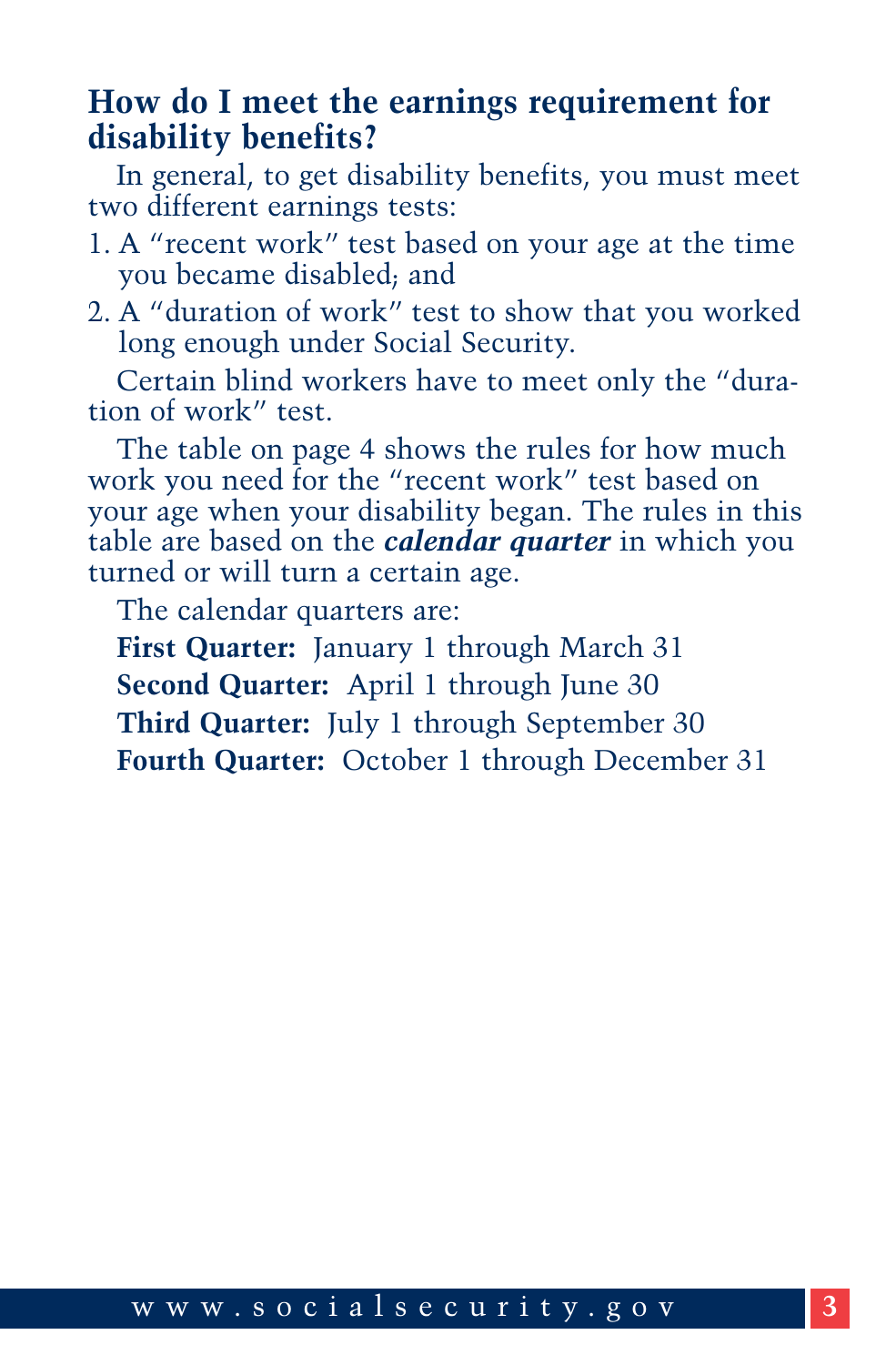| Rules for work needed for the "recent work test"                                  |                                                                                                                                                                                                                                                                                                                                                                   |  |
|-----------------------------------------------------------------------------------|-------------------------------------------------------------------------------------------------------------------------------------------------------------------------------------------------------------------------------------------------------------------------------------------------------------------------------------------------------------------|--|
| If you become disabled                                                            | Then you generally need:                                                                                                                                                                                                                                                                                                                                          |  |
| In or before the quarter you<br>turn age 24                                       | 1.5 years of work during the<br>three-year period ending with<br>the quarter your disability<br>began.                                                                                                                                                                                                                                                            |  |
| In the quarter after you turn<br>age 24 but before the quarter<br>you turn age 31 | Work during half the time<br>for the period beginning with<br>the quarter after you turned<br>21 and ending with the quar-<br>ter you became disabled.<br>Example: If you become dis-<br>abled in the quarter you<br>turned age 27, then you<br>would need three years of<br>work out of the six-year peri-<br>od ending with the quarter<br>you became disabled. |  |
| In the quarter you turn age 31<br>or later                                        | Work during five years out of<br>the 10-year period ending<br>with the quarter your disabili-<br>ty began.                                                                                                                                                                                                                                                        |  |

The following table shows examples of how much work you need to meet the "duration of work test" if you become disabled at various selected ages. For the "duration of work" test, your work does not have to fall within a certain period of time.

*NOTE: This table does not cover all situations.*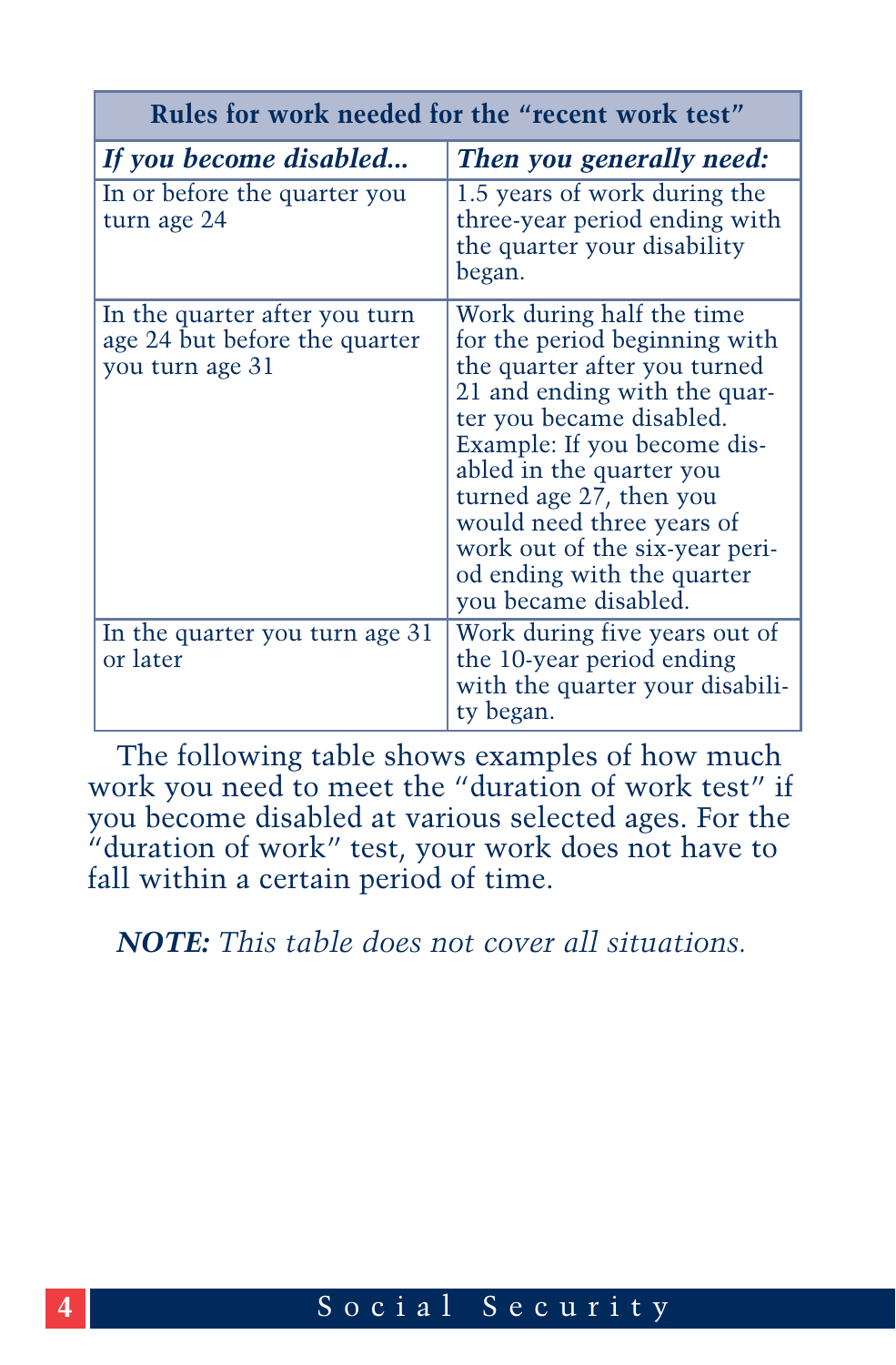| Examples of work needed for the "duration of work" text |                          |  |
|---------------------------------------------------------|--------------------------|--|
| If you become disabled                                  | Then you generally need: |  |
| Before age 28                                           | 1.5 years of work        |  |
| Age 30                                                  | 2 years                  |  |
| Age 34                                                  | 3 years                  |  |
| Age 38                                                  | 4 years                  |  |
| Age 42                                                  | 5 years                  |  |
| Age 44                                                  | 5.5 years                |  |
| Age 46                                                  | 6 years                  |  |
| Age 48                                                  | 6.5 years                |  |
| Age 50                                                  | 7 years                  |  |
| Age 52                                                  | 7.5 years                |  |
| Age 54                                                  | 8 years                  |  |
| Age 56                                                  | 8.5 years                |  |
| Age 58                                                  | 9 years                  |  |
| Age 60                                                  | 9.5 years                |  |

## **How do I apply for disability benefits?**

There are two ways that you can apply for disability benefits. You can:

- 1. Apply online at *<www.socialsecurity.gov>*; or
- 2. Call our toll-free number, **1-800-772-1213**, to make an appointment to file a disability claim at your local Social Security office or to set up an appointment for someone to take your claim over the telephone. The disability claims interview lasts about one hour. If you are deaf or hard of hearing, you may call our toll-free TTY number, **1-800-325-0778**, between 7 a.m. and 7 p.m. on business days. If you schedule an appointment, a Disability Starter Kit will be mailed to you. The Disability Starter Kit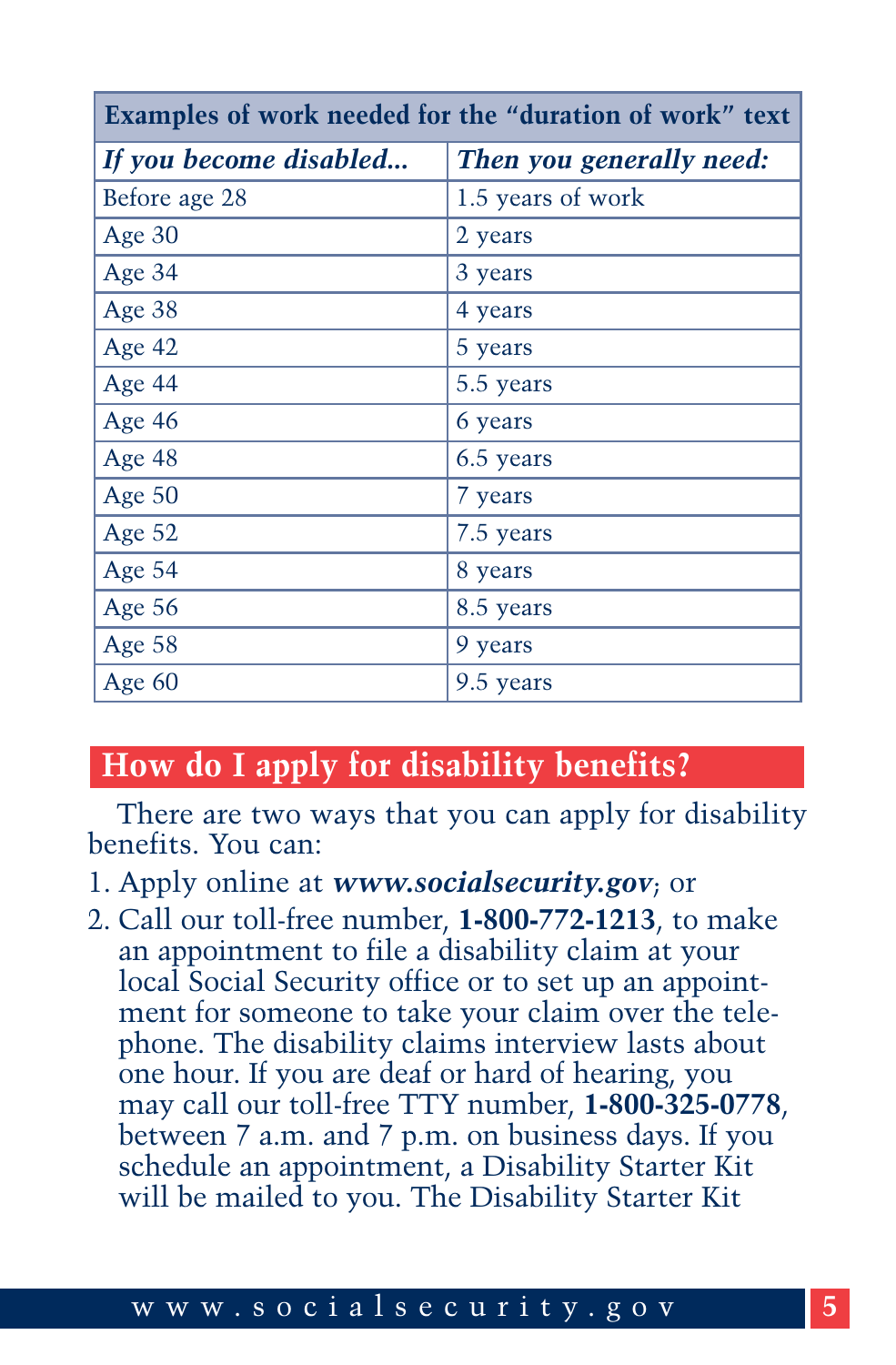will help you get ready for your disability claims interview. If you apply online, the Disability Starter Kit is available at *<www.socialsecurity.gov/disability>*.

## **When should I apply and what information do I need?**

You should apply for disability benefits as soon as you become disabled. **It can take a long time to process an application for disability benefits (three to five months).** To apply for disability benefits, you will need to complete an application for Social Security Benefits and the Disability Report. You can complete the Disability Report online at *www.socialsecurity.gov/disability/3368*[. You can also print the Disability Report,](www.socialsecurity.gov/disability/3368) complete it and return it to your local Social Security office. We may be able to process your application faster if you help us by getting any other information we need.

The information we need includes:

- Your Social Security number;
- Your birth or baptismal certificate;
- Names, addresses and phone numbers of the doctors, caseworkers, hospitals and clinics that took care of you and dates of your visits;
- Names and dosage of all the medicine you take;
- Medical records from your doctors, therapists, hospitals, clinics and caseworkers that you already have in your possession;
- Laboratory and test results;
- A summary of where you worked and the kind of work you did; and
- A copy of your most recent W-2 Form (*Wage and Tax Statement*) or, if you are self-employed, your federal tax return for the past year.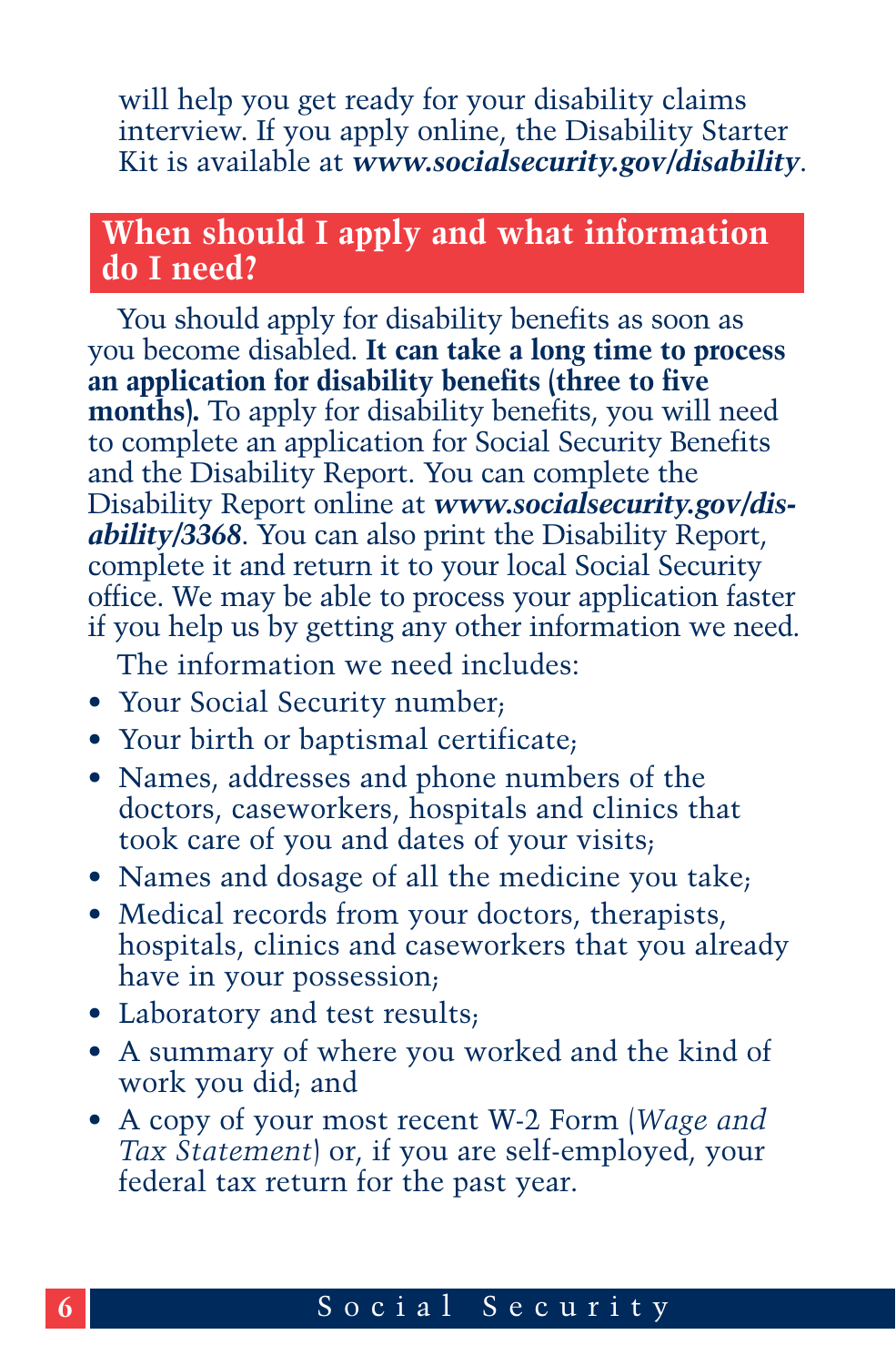In addition to the basic application for disability benefits, there are other forms you will need to fill out. One form collects information about your medical condition and how it affects your ability to work. Other forms give doctors, hospitals and other health care professionals who have treated you permission to send us information about your medical condition.

Do not delay applying for benefits if you cannot get all of this information together quickly. We will help you get it.

## **Who decides if I am disabled?**

We will review your application to make sure you meet some basic requirements for disability benefits. We will check whether you worked enough years to qualify. Also, we will evaluate any current work activities. If you meet these requirements, we will send your application to the Disability Determination Services office in your state.

This state agency completes the disability decision for us. Doctors and disability specialists in the state agency ask your doctors for information about your condition. They will consider all the facts in your case. They will use the medical evidence from your doctors and hospitals, clinics or institutions where you have been treated and all other information. They will ask your doctors:

- What your medical condition is;
- When your medical condition began;
- How your medical condition limits your activities;
- What the medical tests have shown; and
- What treatment you have received.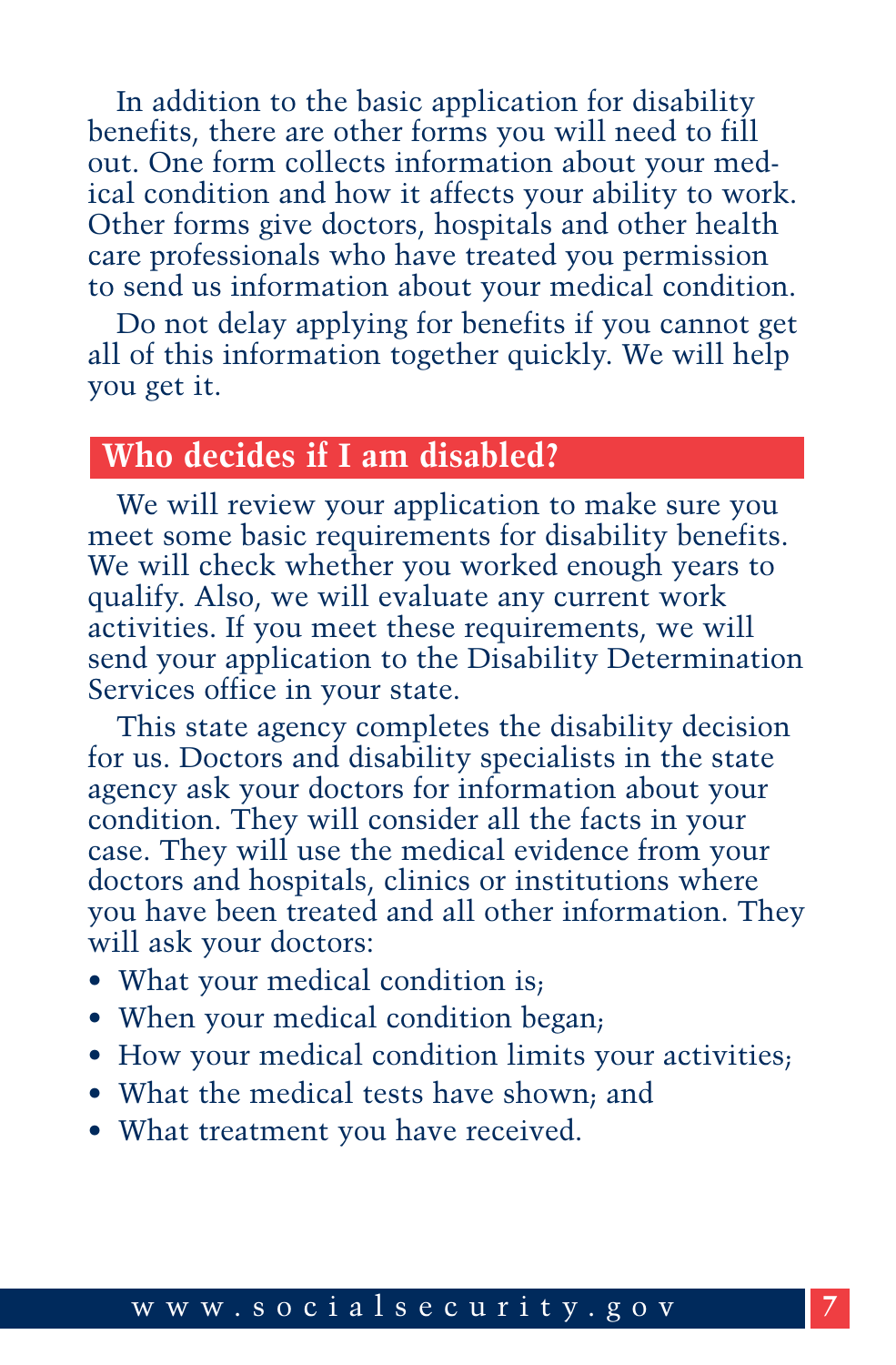They also will ask the doctors for information about your ability to do work-related activities, such as walking, sitting, lifting, carrying and remembering instructions. Your doctors are not asked to decide if you are disabled.

The state agency staff may need more medical information before they can decide if you are disabled. If more information is not available from your current medical sources, the state agency may ask you to go for a special examination. We prefer to ask your own doctor, but sometimes the exam may have to be done by someone else. Social Security will pay for the exam and for some of the related travel costs.

#### **How we make the decision**

We use a five-step process to decide if you are disabled.

#### **1. Are you working?**

If you are working and your earnings average more than a certain amount each month, we generally will not consider you disabled. The amount changes each [year. For the current figure, see the annual](http://www.socialsecurity.gov/pubs/10003.html) *Update* (Publication No. 05-10003).

If you are not working, or your monthly earnings average the current amount or less, the state agency then looks at your medical condition.

#### **2. Is your medical condition "severe"?**

For the state agency to decide that you are disabled, your medical condition must significantly limit your ability to do basic work activities—such as walking, sitting and remembering—for at least one year. If your medical condition is not that severe, the state agency will not consider you disabled. If your condition is that severe, the state agency goes on to step three.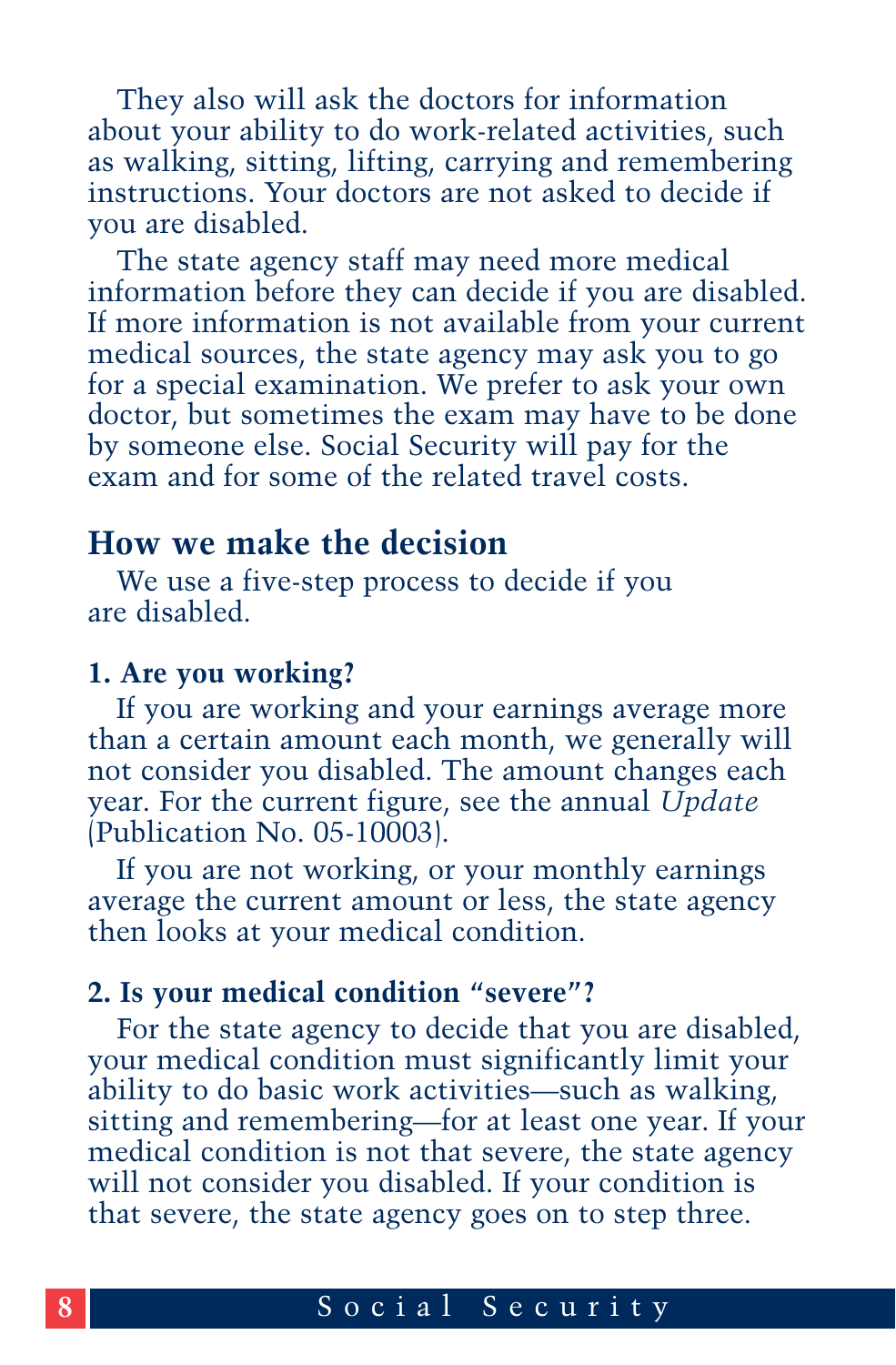#### **3. Is your medical condition on the List of Impairments?**

The state agency has a List of Impairments that describes medical conditions that are considered so severe that they automatically mean that you are disabled as defined by law. If your condition (or combination of medical conditions) is not on this list, the state agency looks to see if your condition is as severe as a condition that is on the list. If the severity of your medical condition meets or equals that of a listed impairment, the state agency will decide that you are disabled. If it does not, the state agency goes on to step four.

#### **4. Can you do the work you did before?**

At this step, the state agency decides if your medical condition prevents you from being able to do the work you did before. If it does not, the state agency will decide that you are not disabled. If it does, the state agency goes on to step five.

#### **5. Can you do any other type of work?**

If you cannot do the work you did in the past, the state agency looks to see if you would be able to do other work. It evaluates your medical condition, your age, education, past work experience and any skills you may have that could be used to do other work. If you cannot do other work, the state agency will decide that you are disabled. If you can do other work, the state agency will decide that you are not disabled.

## **Special rules for blind people**

There are a number of other special rules for people who are blind. For more information, ask for *If You [Are Blind Or Have Low Vision—How We Can Help](http://www.socialsecurity.gov/pubs/10052.html)* (Publication No. 05-10052).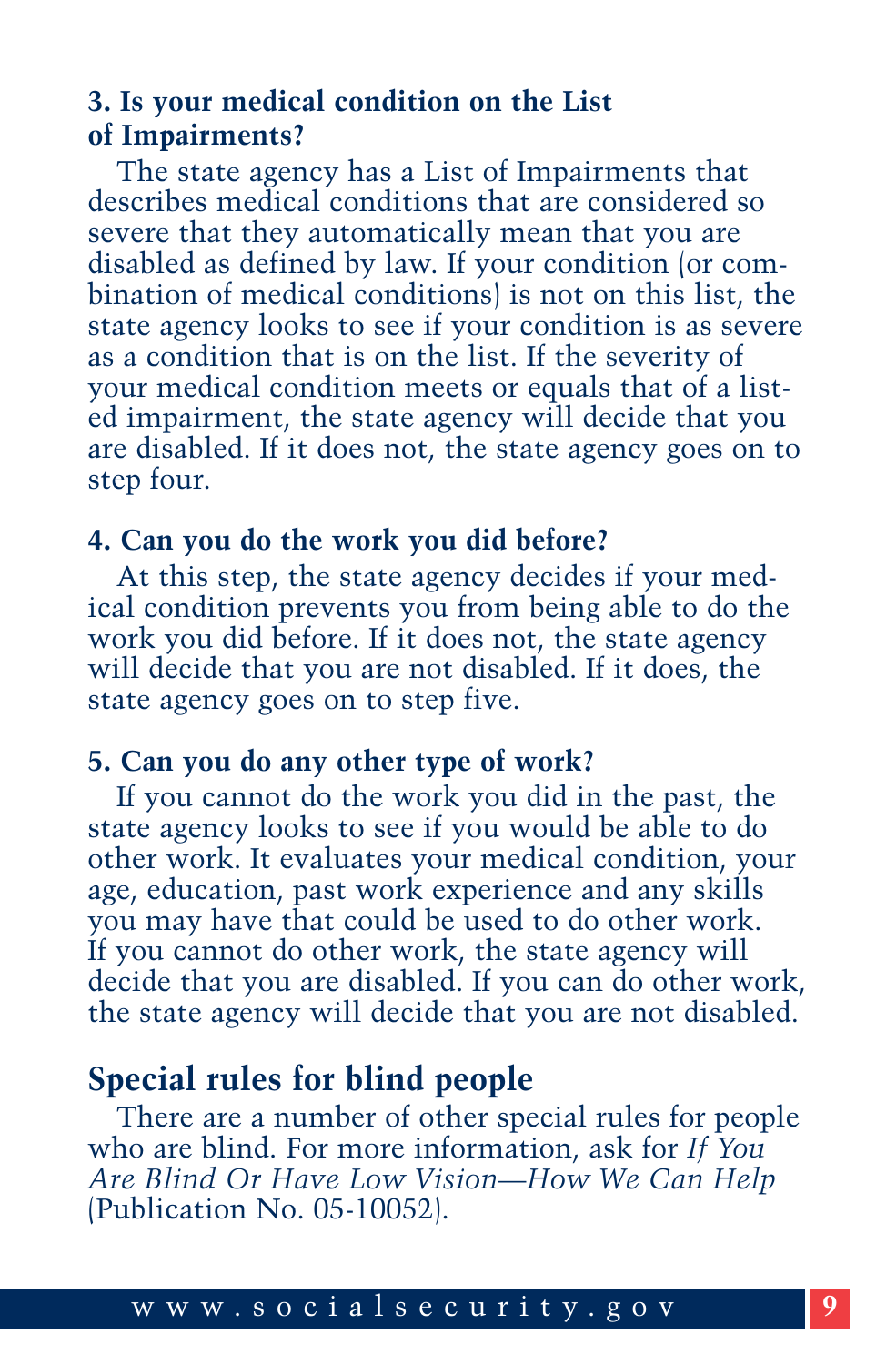#### **We will tell you our decision**

When the state agency reaches a decision on your case, we will send you a letter. If your application is approved, the letter will show the amount of your benefit and when your payments start. If your application is not approved, the letter will explain why and tell you how to appeal the decision if you do not agree with it.

#### **What if I disagree?**

If you disagree with a decision made on your claim, you can appeal it. The steps you can take are explained in *The Appeals Process* (Publication No. [05-10041\), which is available from Social Security.](http://www.socialsecurity.gov/pubs/10041.html)

You have the right to be represented by an attorney or other qualified person of your choice when you do business with Social Security. More information is in *Your Right To Representation* [\(Publication No. 05-10075\), which is also availab](http://www.socialsecurity.gov/pubs/10075.html)le from Social Security.

#### **What happens when my claim is approved?**

#### **When do my benefits start?**

If your application is approved, your first Social Security disability benefits will be paid for the sixth full month after the date your disability began.

Here is an example: If the state agency decides your disability began on January 15, your first disability benefit will be paid for the month of July. Social Security benefits are paid in the month following the month for which they are due, so you will receive your July benefit in August.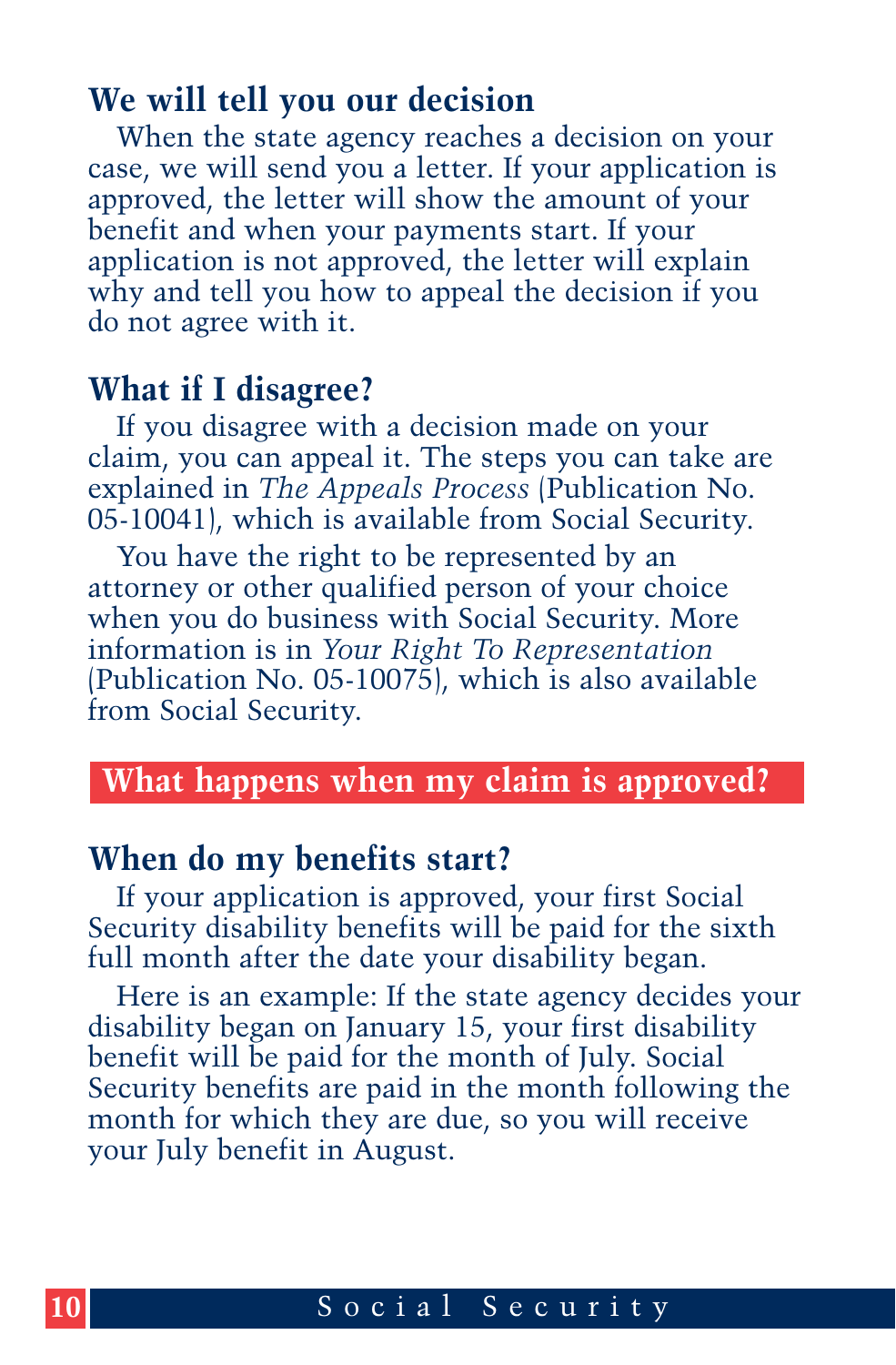You also will receive *What You Need To Know When You Get Disability Benefits* (Publication No. [05-10153\), which gives you important information](http://www.socialsecurity.gov/pubs/10153.html) about your benefits and tells you what changes you must report to us.

#### **How much will my benefits be?**

The amount of your monthly disability benefit is based on your average lifetime earnings. The *Social Security Statement* that you receive each year displays your lifetime earnings and provides an estimate of your disability benefit. It also includes estimates of retirement and survivors benefits that you or your family may be eligible to receive in the future. If you do not have your *Social Security Statement* and would

like an estimate of your disability benefit, you can request one from our website at *<www.socialsecurity.gov>* or call our tollfree number, **1-800-772-1213**.



#### **Can my family get benefits?**

Certain members of your family may qualify for benefits based on your work. They include:

- Your spouse, if he or she is 62 or older;
- Your spouse, at any age if he or she is caring for a child of yours who is younger than age 16 or disabled;
- Your unmarried child, including an adopted child, or, in some cases, a stepchild or grandchild. The child must be under age 18 or under age 19 if in elementary or secondary school full time; and
- Your unmarried child, age 18 or older, if he or she has a disability that started before age 22. (The child's disability also must meet the definition of disability for adults.)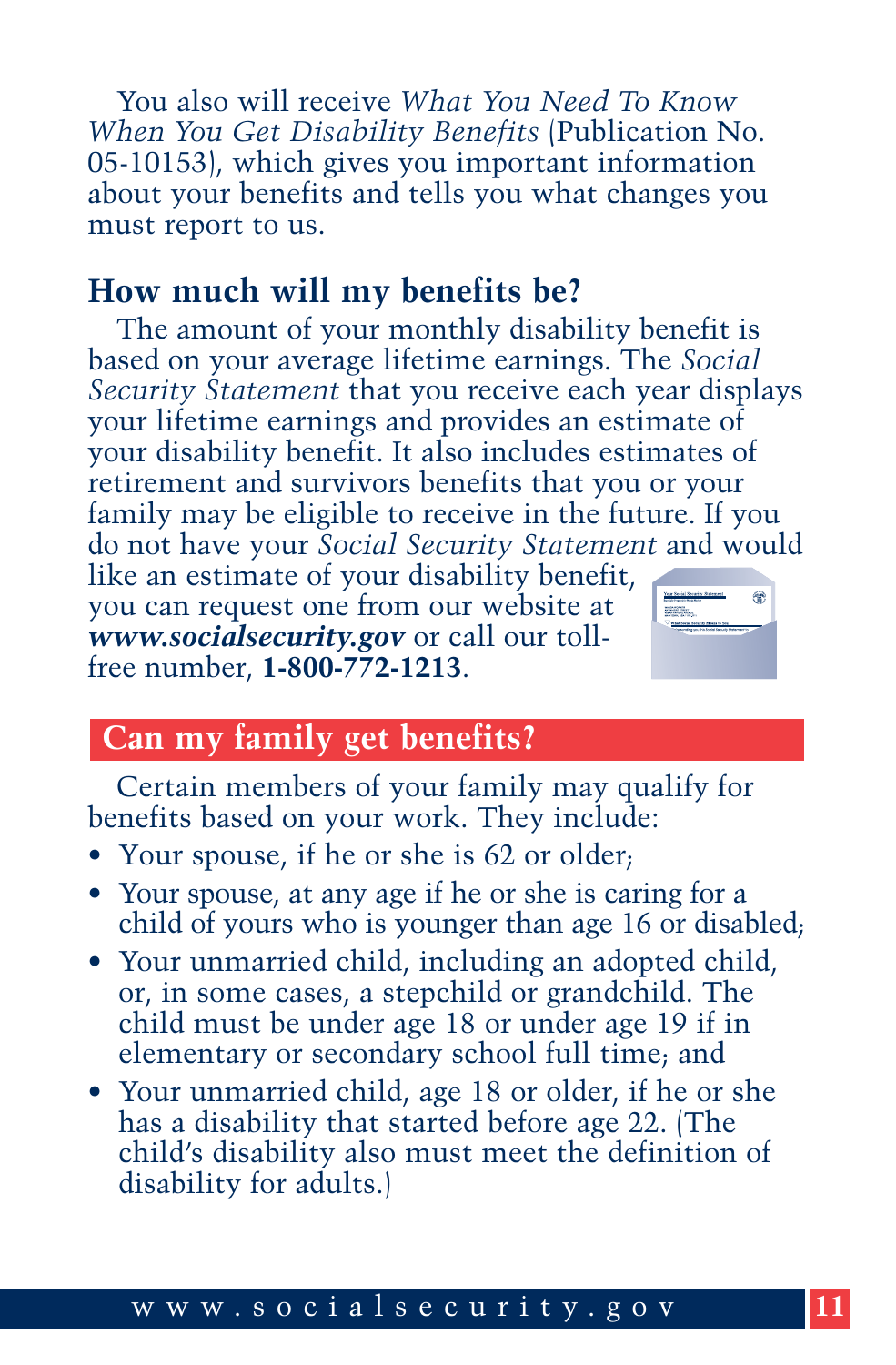#### *NOTE:*

*In some situations, a divorced spouse may qualify for benefits based on your earnings if he or she was married to you for at least 10 years, is not currently married and is at least age 62. The money paid to a divorced spouse does not reduce your benefit or any benefits due to your current spouse or children.*

## **How do other payments affect my benefits?**

If you are getting other government benefits, the amount of your Social Security disability benefits may be affected. For more information, you should see the following:

- *[How Workers' Compensation And Other Disability](http://www.socialsecurity.gov/pubs/10018.html) Payments May Affect Your Benefits* (Publication No. 05-10018);
- *[Windfall Elimination Provision](http://www.socialsecurity.gov/pubs/10045.html)* (Publication No. 05-10045); and
- *[Government Pension Offset](http://www.socialsecurity.gov/pubs/10007.html)* (Publication No. 05-10007).

You can get these publications from our website, or you can contact us to request them.

#### **What do I need to tell Social Security?**

#### **If you have an outstanding warrant for your arrest**

You must tell us if you have an outstanding arrest warrant for:

- A crime that is a felony under the laws of the state in which you live; or
- A crime punishable by death or imprisonment for more than one year in states that do not classify crimes as felonies.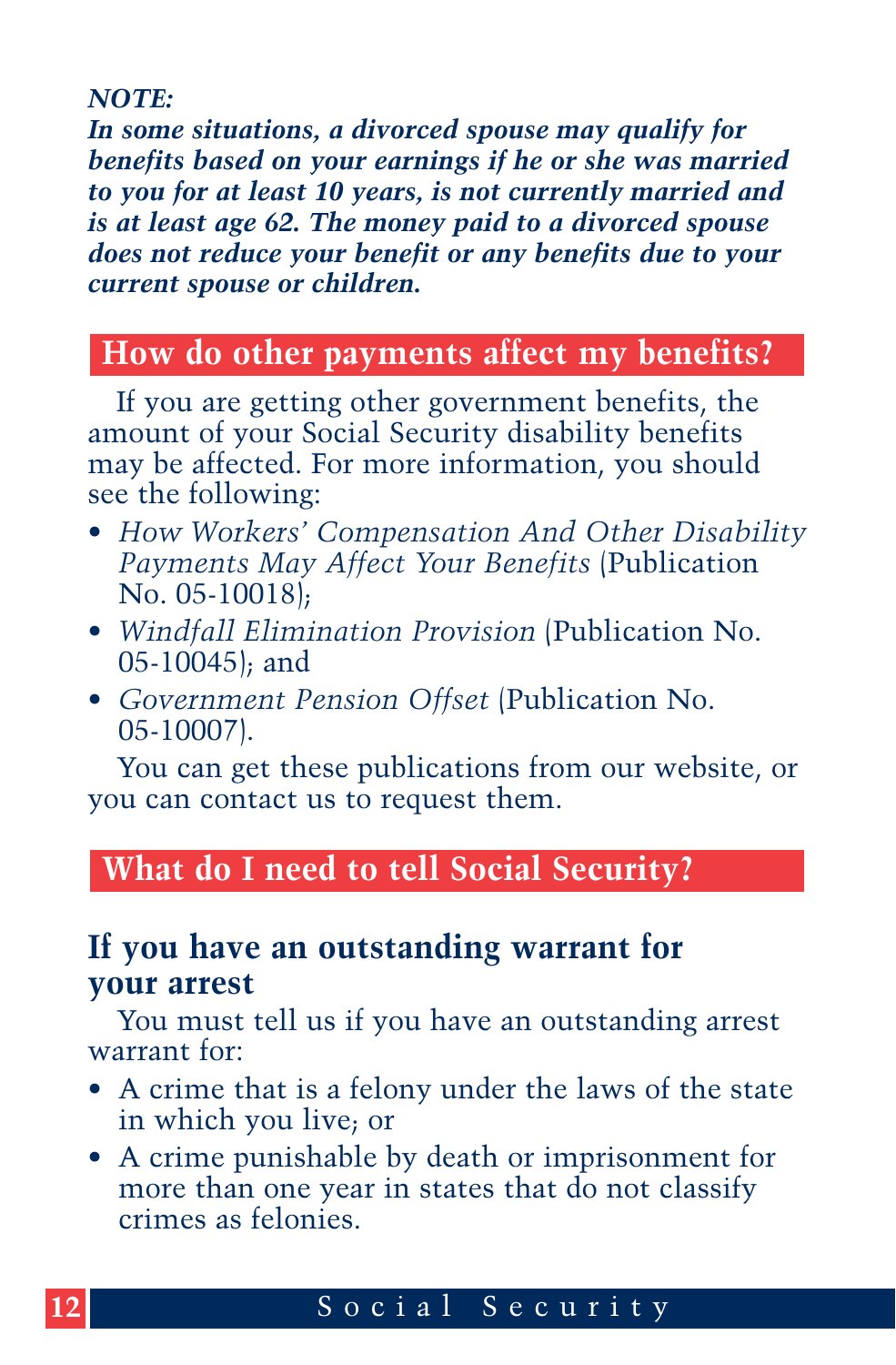You cannot receive disability benefits for any months in which there is an outstanding arrest warrant for a crime that is a felony (or a crime punishable by death or imprisonment for more than one year).

#### **If you are convicted of a crime**

Tell Social Security right away if you are convicted of a crime. Benefits generally are not paid for the months a person is confined for a crime, but any family members who are eligible for benefits based on that person's work may continue to receive benefits.

Benefits are usually not paid to someone who commits a crime and is confined to an institution by court order and at public expense. This applies if the person has been found:

- Not guilty by reason of insanity or similar factors (such as mental disease, mental defect or mental incompetence); or
- Incompetent to stand trial.

#### **If you violate a condition of parole or probation**

You must tell us if you are violating a condition of your probation or parole imposed under federal or state law. You cannot receive disability benefits for any month in which you violate a condition of your probation or parole.

#### **When do I get Medicare?**

You will get Medicare coverage automatically after you have received disability benefits for two years.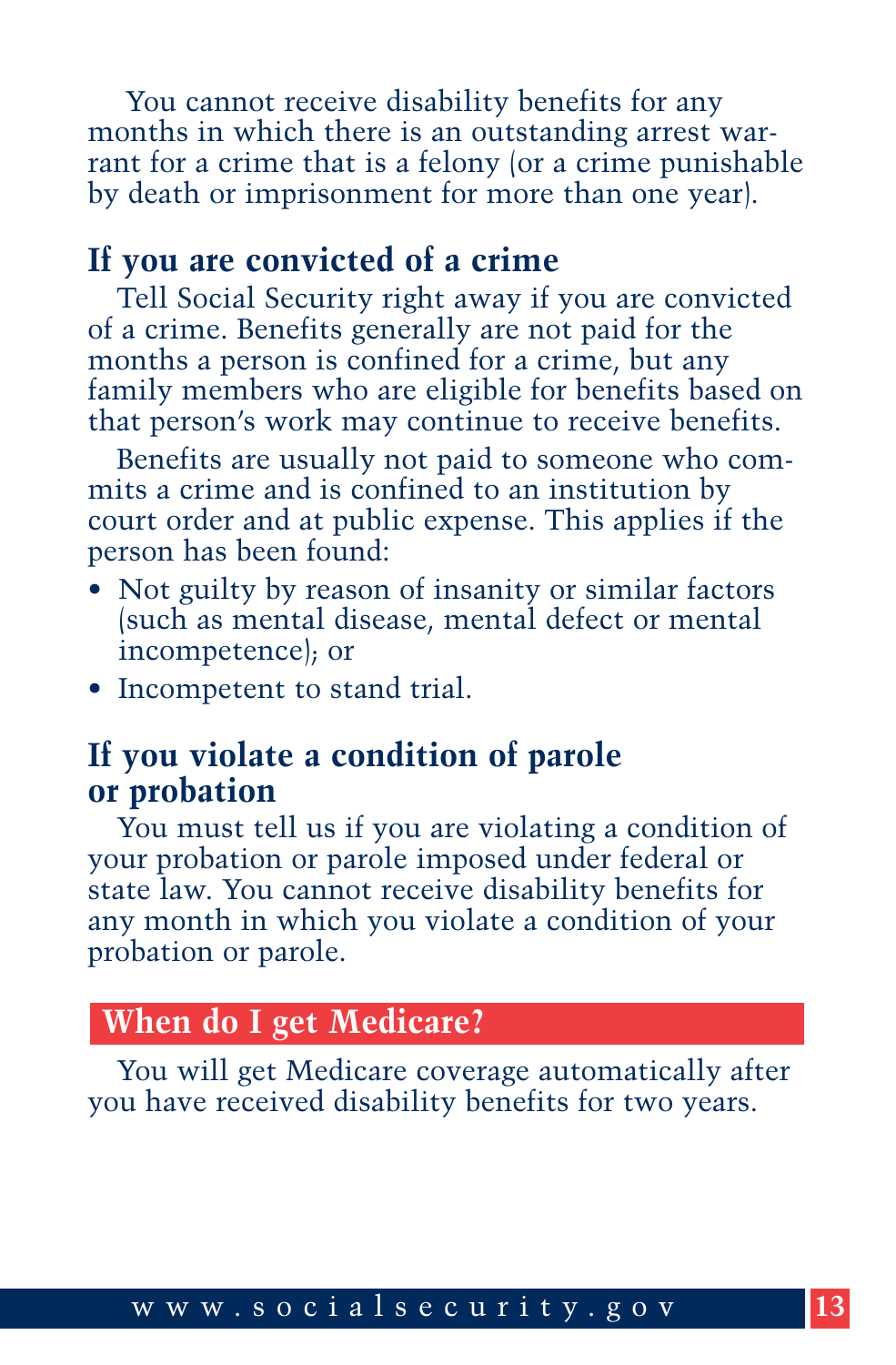#### **Can I go back to work?**

After you start receiving disability benefits, you may want to try working again. There are special rules that help you keep your cash benefits and Medicare while you test your ability to work. We call these rules "work incentives" or "employment support" programs.

For more information about helping you return to work, ask for *Working While Disabled —How We Can Help* [\(Publication No. 05-10095\).](http://www.socialsecurity.gov/pubs/10095.html)  A guide to all our employment supports can be found in our *Red Book, A Summary Guide to Employment Support for Individuals with [Disabilities Under the Social Security Disability](www.socialsecurity.gov/redbook/redbook.htm) Insurance and Supplemental Security Income Programs* (Publication No. 64-030). Also visit our website, *<www.socialsecurity.gov/work>*.

#### **The Ticket to Work Program**

Under this program, Social Security and Supplemental Security Income disability beneficiaries can get help with training and other services they need to go to work **at no cost to them**. Most beneficiaries will receive a "ticket" that they can take to a provider of their choice who can offer the kind of services they need. To learn more about this program, ask for *[The Ticket To Work And Self Sufficiency](http://www.socialsecurity.gov/pubs/10061.html) Program* (Publication No. 05-10061).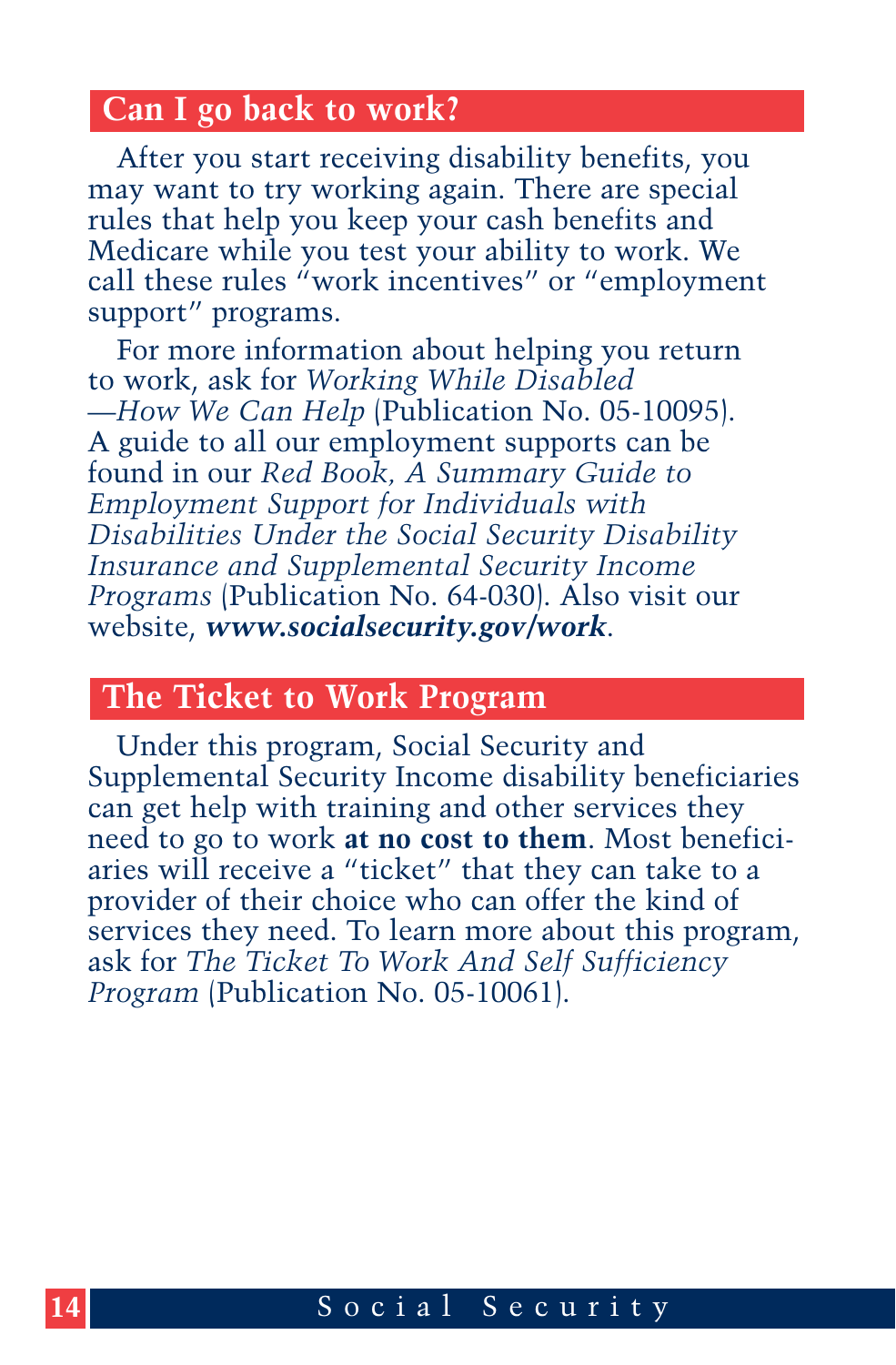## *Notes*

<www.socialsecurity.gov> **15**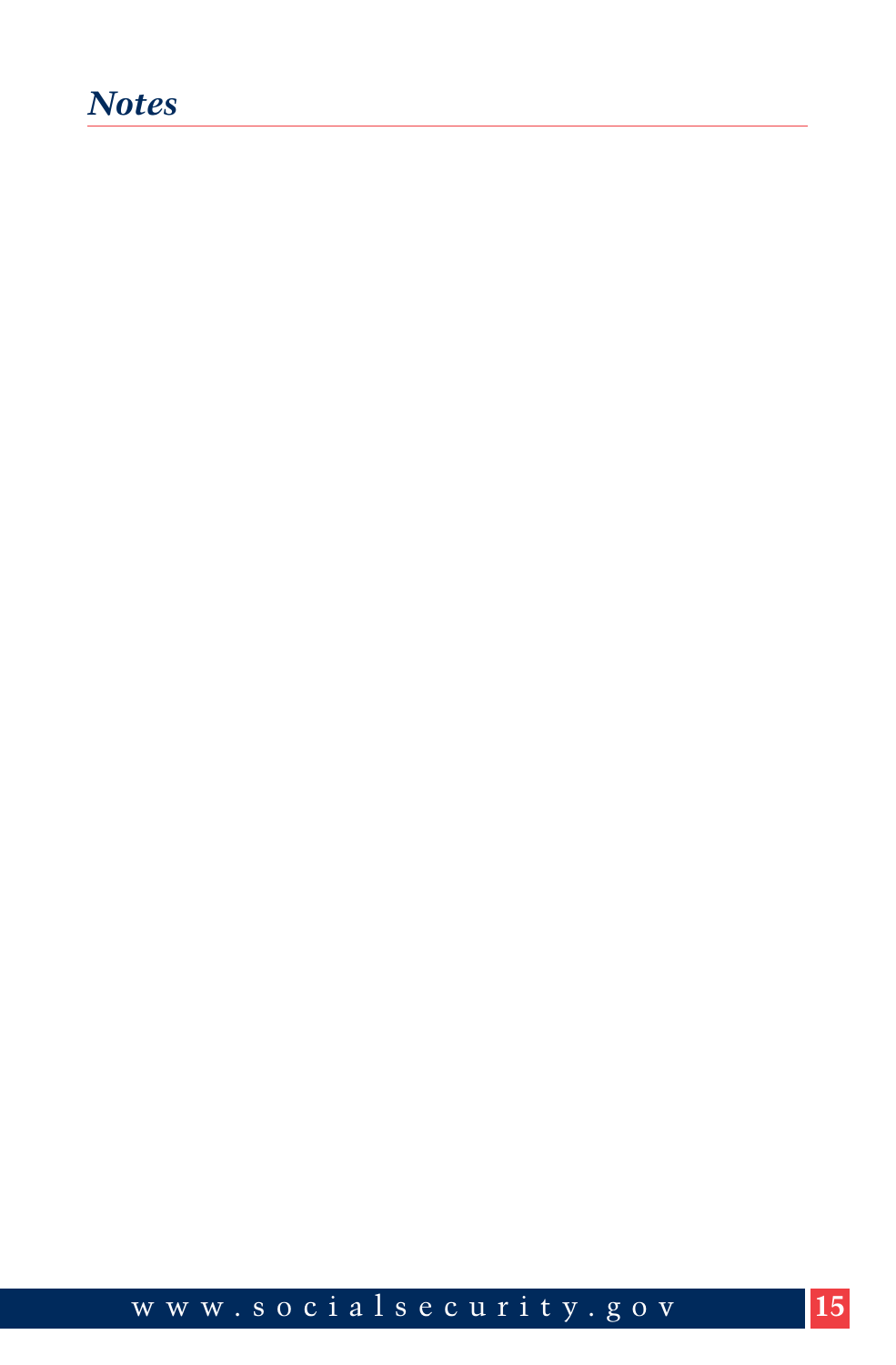## *Notes*

Social Security

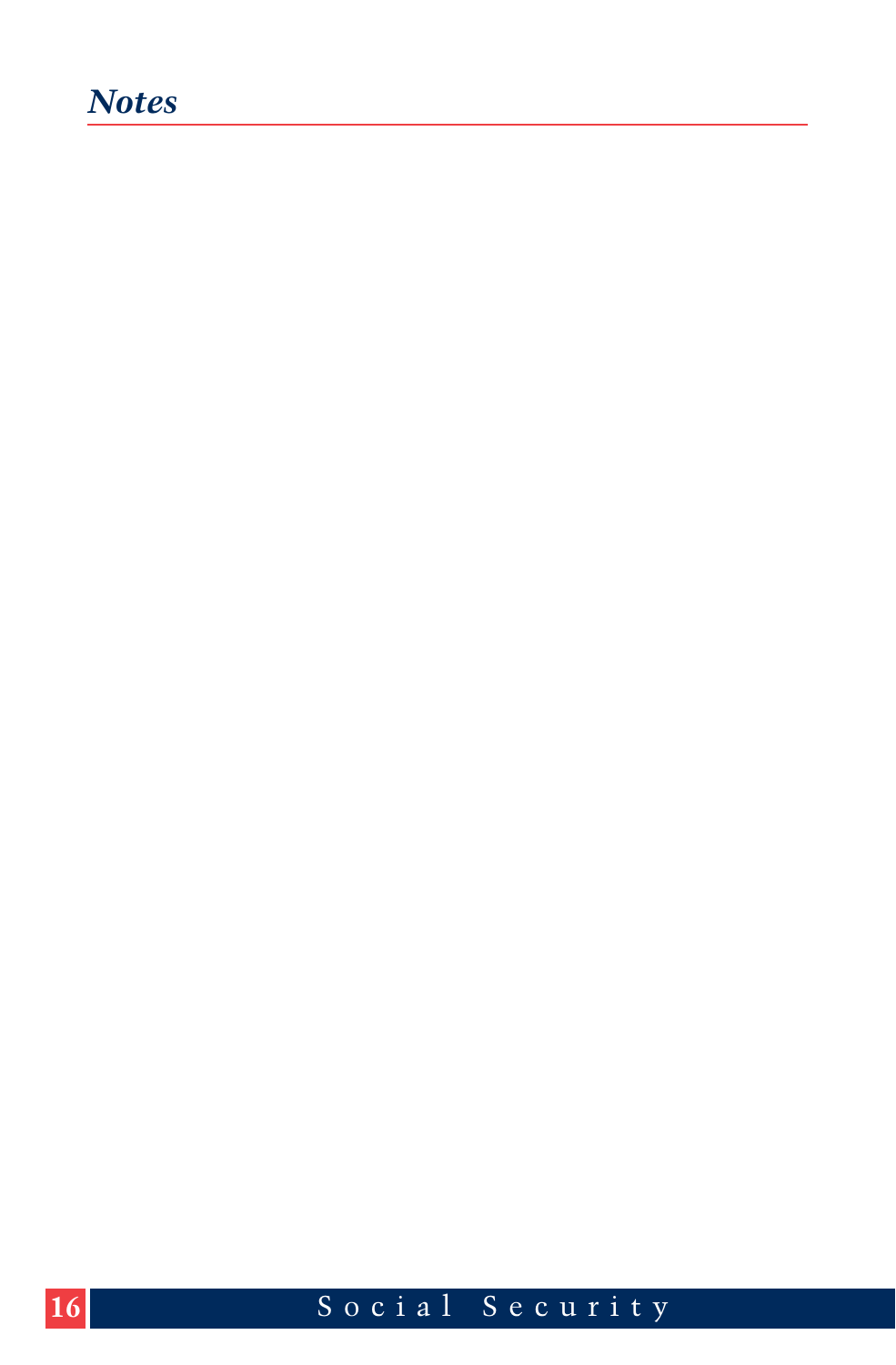## *Notes*

<www.socialsecurity.gov> **17**